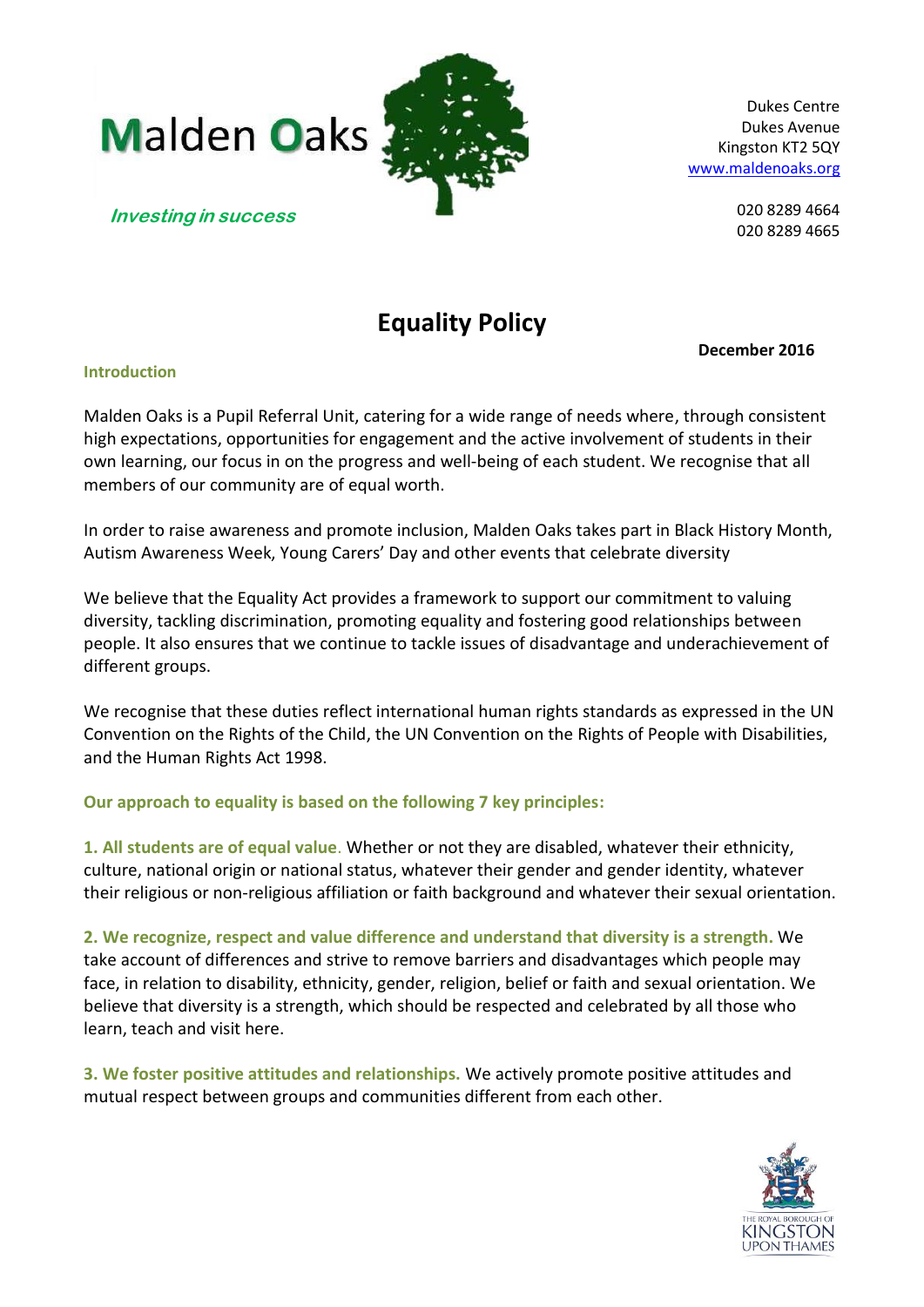



Dukes Centre Dukes Avenue Kingston KT2 5QY [www.maldenoaks.org](http://www.maldenoaks.org/)

> 020 8289 4664 020 8289 4665

#### **Investing in success**

**4. We foster a shared sense of cohesion and belonging.** We want all members of our school community to feel a sense of belonging within the school and wider community and to feel that they are respected and able to participate fully in school life. This is particularly important for our students as they may feel they have been rejected by previous educational settings.

**5. We observe good equalities practice for our staff**. We ensure that policies and procedures benefit all employees and potential employees in all aspects of their work, including in recruitment and promotion, and in continuing professional development.

**6. We have the highest expectations of all our students.** We expect that all students can make good progress and achieve to their highest potential.

**7. We work to raise standards for all students, but especially for the most vulnerable**. We believe that improving the quality of education for the most vulnerable groups of students raises standards across the whole school.

#### Aims and Values

- To increase staff and student awareness of issues relating to equality to raise standards and improve lives.
- To provide staff with relevant information relating to students to ensure equal opportunity for all.
- To deal with behaviour that breaches the equality scheme.
- To support individuals or groups of students, staff, parents/carers or Management Committee Members who face one or more disadvantage.
- Malden Oaks will prepare students and staff for a world of opportunity.
- Malden Oaks will ensure that learning opportunities are available for the whole community and that everyone is encouraged to be aspirational and achieve their potential. Students have an equal entitlement to high quality education
- Malden Oaks is opposed to any form of unfair discrimination whether intentional or unintentional and expects all members of our staff and students to challenge prejudice. Members of the school will always behave with integrity.

#### **School Commitment**

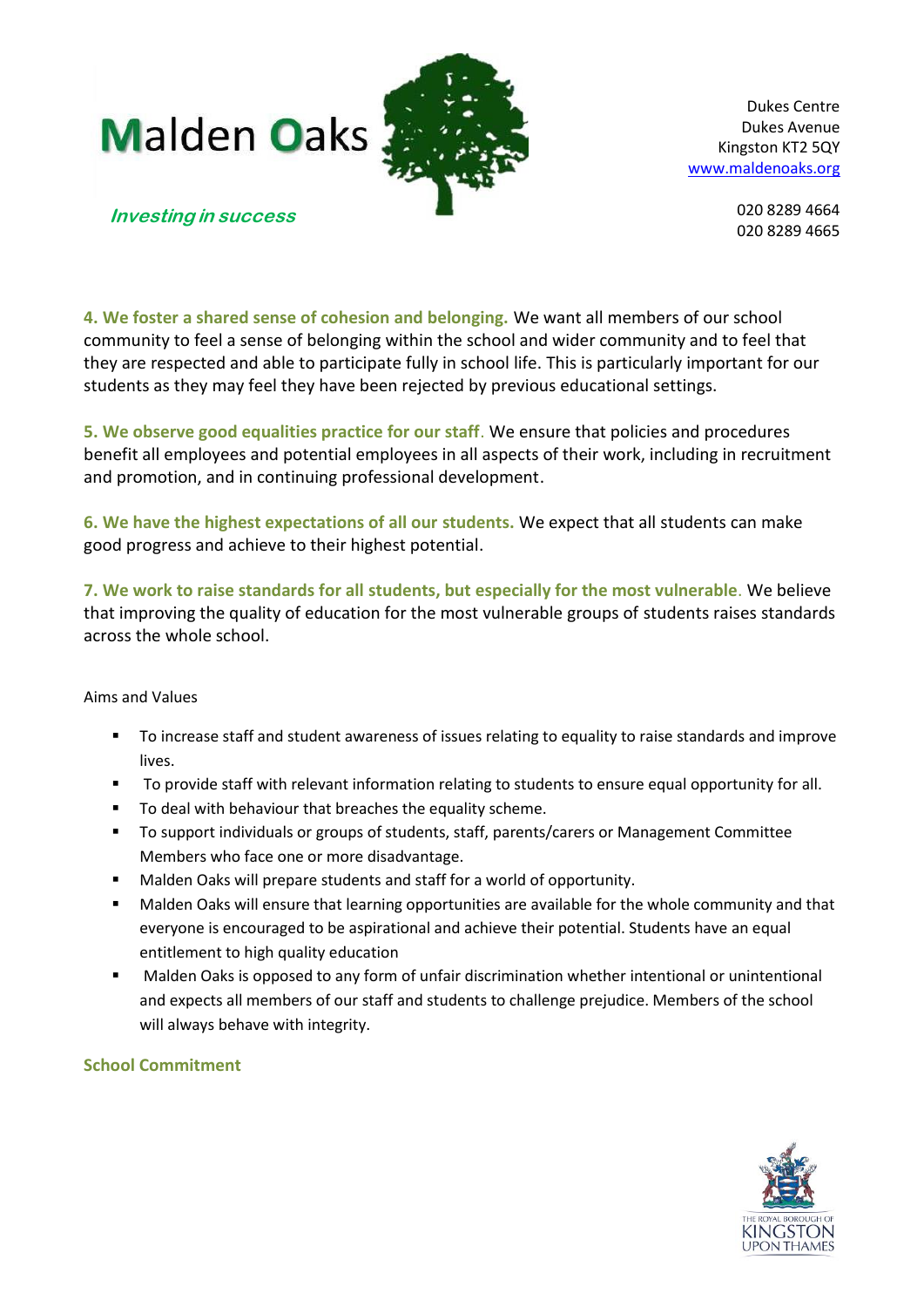

Dukes Centre Dukes Avenue Kingston KT2 5QY [www.maldenoaks.org](http://www.maldenoaks.org/)

> 020 8289 4664 020 8289 4665

#### **Investing in success**

In accordance with its commitment to equal opportunities, the school is committed to preventing any form of discrimination (either direct or indirect) and to promoting both equality of opportunity and good relations between staff, students and parents, and also in dealing with the wider community. This commitment means that all staff, students, parents and visitors to the school should receive fair and equitable treatment and that no one is treated less favourably because of their background or needs. Through this commitment, the objectives in the following areas have been created:

# $\triangleright$  Curriculum

When reviewing policies or initiating change to the curriculum, subject leaders need to ensure that changes are responsive to the needs and values of different ethnic and racial groups and their traditions. All students should have equal access to the curriculum, including trips and any other activities.

The following objectives are integral to the planning of the curriculum in all subject areas:

- All schemes of work should provide appropriate learning opportunities and allow students to achieve.
- All staff will endeavour to promote cultural awareness within their schemes of work.
- All staff should monitor that all in-house and external resources are inclusive and promote equality of access.
- All staff will monitor achievement and student progress as relevant to the cohort, which may include; ethnicity, SEN, EAL, disability, FSM and gender using qualitative and quantitative data.
- All staff should strive to provide enrichment programmes that provide opportunities for all students.
- All staff will strive to narrow any gap found in attainment levels between different groups of students and carry out strategies or intervention where deemed appropriate.
- All staff will monitor subject content, where appropriate, to allow for equal opportunity and access.

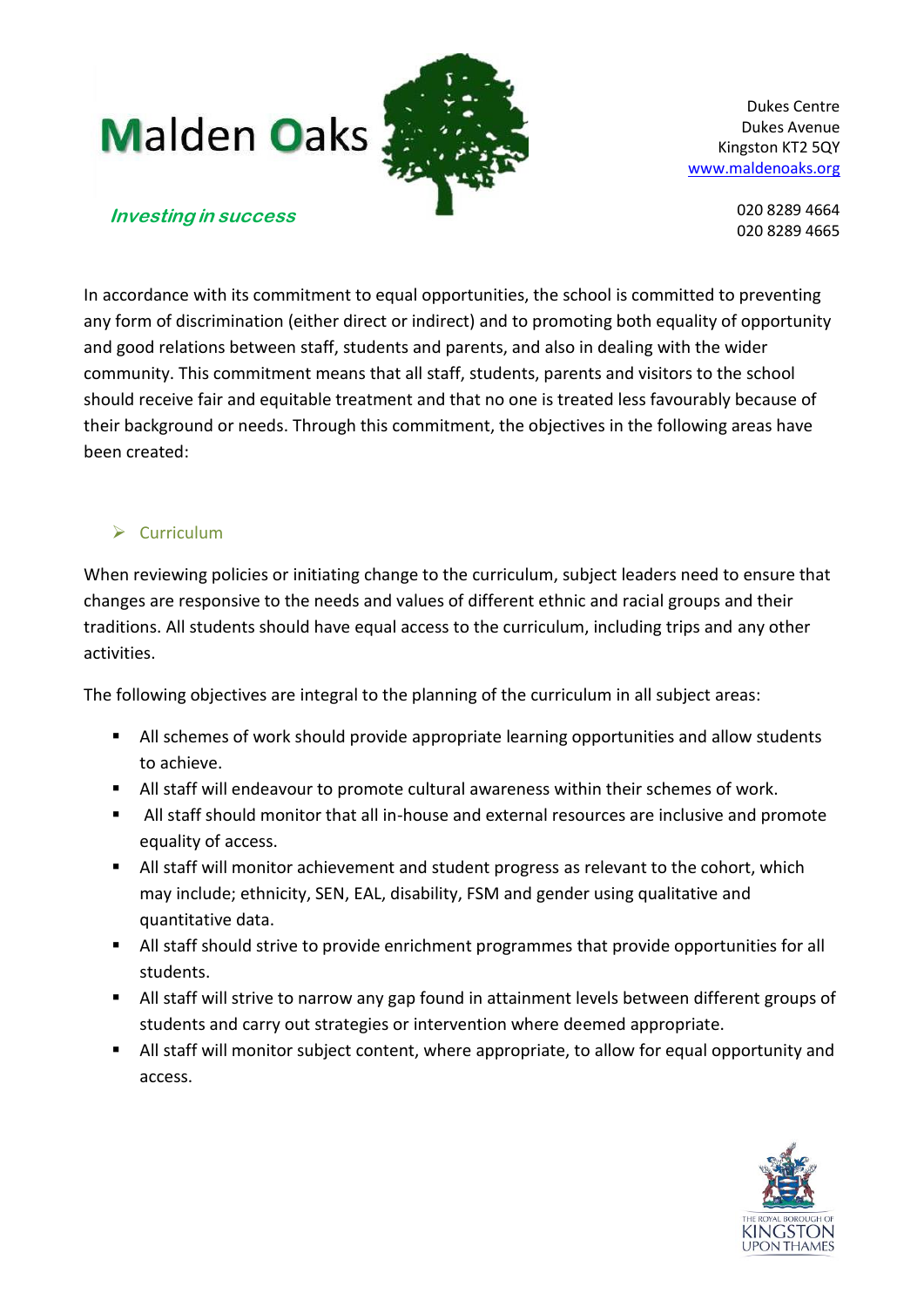

Dukes Centre Dukes Avenue Kingston KT2 5QY [www.maldenoaks.org](http://www.maldenoaks.org/)

> 020 8289 4664 020 8289 4665

# **Investing in success**

- All staff will encourage the development of differentiated material in all curriculum areas to provide access to the curriculum and equal recognition of students' efforts.
- All staff will monitor their classroom organisation to reflect equal learning opportunities. Class teachers need to be aware of the background of individual students in their class and plan and review teaching approaches to provide appropriate learning experiences for all students.
- All staff will acknowledge student achievement by being aware of individual students and group experience.
- Leaders will observe lessons to ensure inclusion of all students; for example, students' language or literacy skills, social and cultural development and the integration of learners from different backgrounds to work together.

# $\triangleright$  Equality within Pastoral Areas

All teaching staff are involved with the pastoral care of students at Malden Oaks, though it is likely that the student's tutor, Head of Key Stage and SENCo may have more direct involvement with students who have identified areas of concern. Confidential equality information is kept with the Senior Leadership Team and made available to teaching staff when deemed appropriate.

To ensure that all students, regardless of their background, needs or ability are included with the school community, Malden Oaks has the following Pastoral Objectives:

- To promote all aspects of community cohesion; this is intrinsically linked to equality.
- To address equality issues through tutorial sessions, PSHE lessons and within the crosscurricular activities of the school.
- To allocate time within tutorial sessions for current affairs and activities such as, 'Thought for the Day' bringing together an awareness of equality and moral values.
- To enable all staff to see themselves as role models and challenge any views in a sensitive manner, being aware of family background and religious observance.
- To support the Anti-bullying policy and monitor all bullying incidents for all areas of equality.
- To report all racist incidents to the Local Authority.

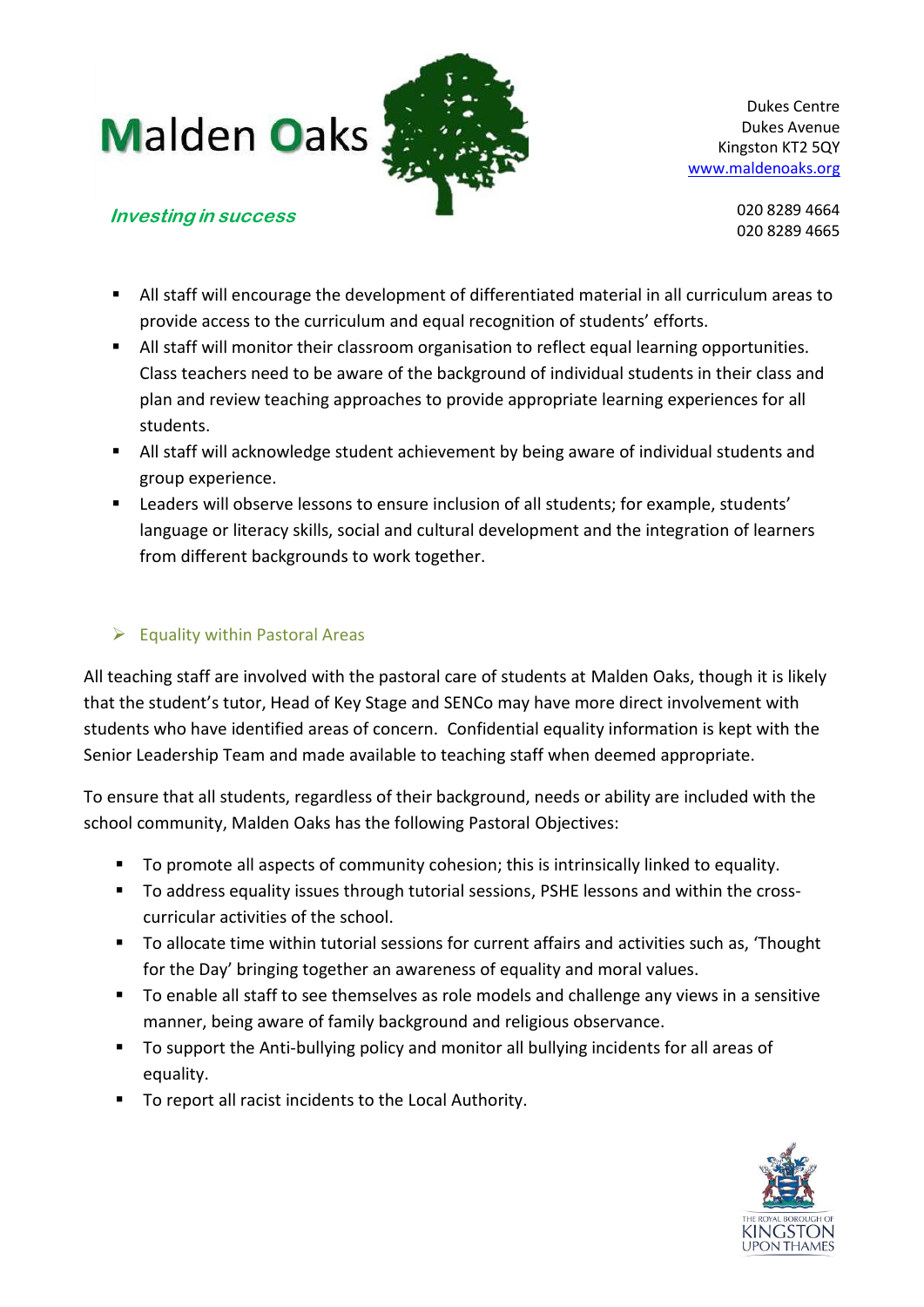**Investing in success**



Dukes Centre Dukes Avenue Kingston KT2 5QY [www.maldenoaks.org](http://www.maldenoaks.org/)

020 8289 4664 020 8289 4665

- To provide staff and students with support and appropriate training to reduce the number
- of incidents occurring as a result of inequality. ■ To provide role models by forming positive links with speakers from different backgrounds and the wider community
- To encourage parents/carers from all groups to become actively involved in their child's learning and development.

# $\triangleright$  Equality and the Leadership Team

The Leadership Team is fully committed to striving for good equality practice. This commitment is made clear to all staff, students, parents/carers and community. Any incident of harassment is dealt with swiftly. A member of the Leadership Team has overall responsibility for Equality. Heads of Department and the Pastoral Team and Inclusion Manager are responsible for equality practice within the school.

Leadership Team Objectives:

- To monitor and evaluate equality with regard to:
	- o Management, organisation and administration including day to day operations
	- o Curriculum
	- $\circ$  Student achievement and progress including allocation of students to particular classes
	- o Student attendance and behaviour
	- o Reporting grievance, bullying or harassment by students, staff or parents/carers
- To regularly discuss equality practice at Leadership meetings.
- To increase links with multicultural organisations.
- Where possible, to involve the whole school community in our decision making.
- To provide training and support for staff, students, parents/carers and the Management Committee when appropriate.
- To ensure safeguarding practice and the fair and safe recruitment policy is in line with RBK
- To give all staff full access to opportunities for promotion and career development.
- To report equality outcomes to the Management Committee on an annual basis.

# $\triangleright$  Equality and the Management Committee

The Management Committee fully endorses the schools' Equality Scheme.

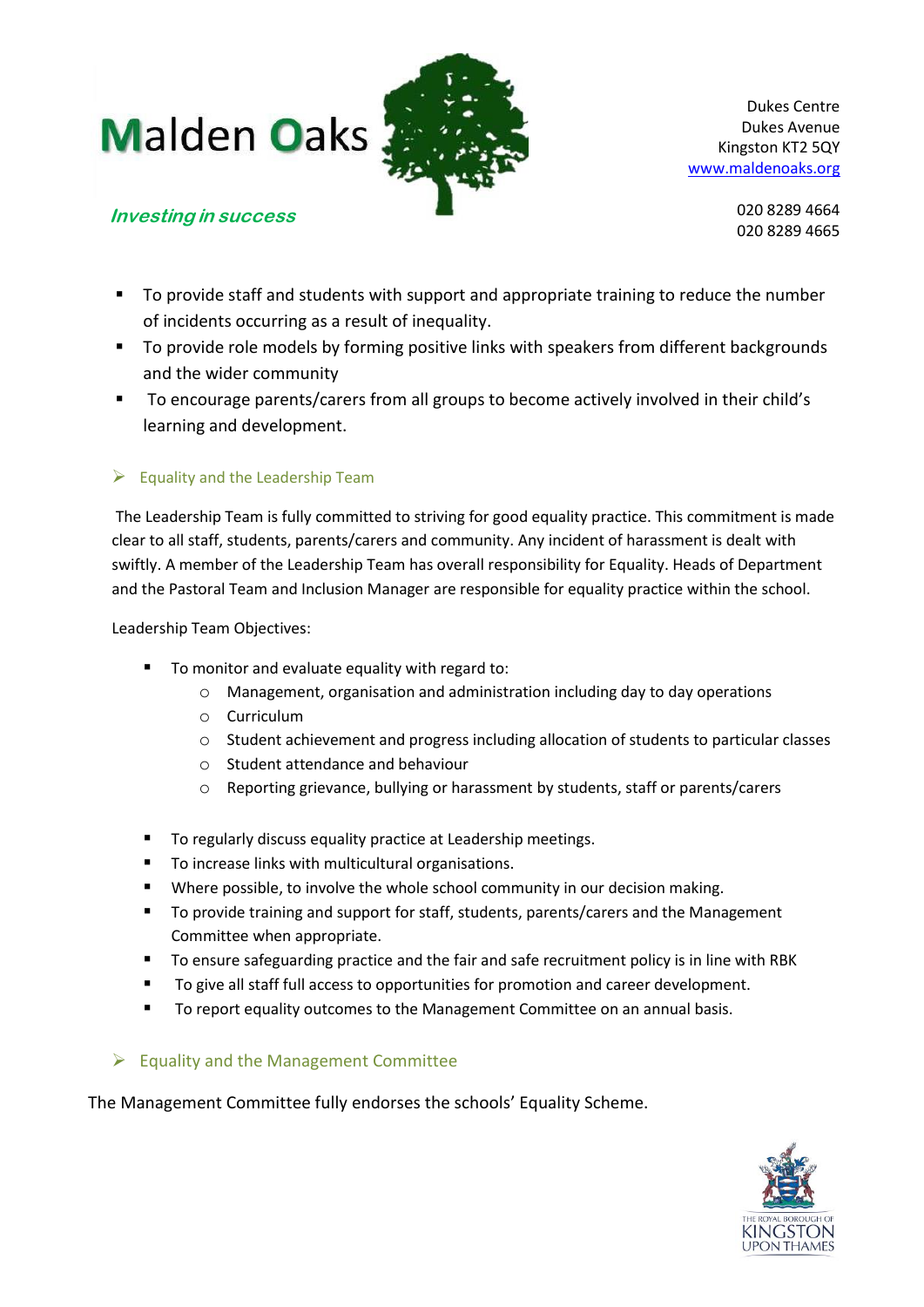

Dukes Centre Dukes Avenue Kingston KT2 5QY [www.maldenoaks.org](http://www.maldenoaks.org/)

**Investing in success**

020 8289 4664 020 8289 4665

Management Committee's Objectives

- To continue to monitor student achievement.
- To support the implementation of the Equality Scheme.
- To adopt the model practices agreed by the Royal Borough of Kingston upon Thames, as an equality employer, in all matters relating to the employment of staff.
- To follow LA procedures and advice relating to student matters such as admissions and exclusions.

# Employment Policies

- The school will ensure that its policies and practices in the following areas are designed to ensure that no discrimination (either direct or indirect) takes place:
	- Recruitment, selection and appointment
	- ◆ Promotion
	- Disciplinary and Capability
- In addition, the school will ensure that all staff have access to the appropriate training to help them fulfil their duties required in relation to this policy, as well as statutory requirements; all staff are asked to complete online quality and diversity training.

# Responsibilities

- **The Management Committee has a duty of responsibility for the implementation and** monitoring of this policy.
- **The Headteacher and Management Committee have a responsibility for ensuring that all** activities within their remits are reviewed to make certain that they are keeping to the school's commitment to promote equality for all.
- The Headteacher is responsible for ensuring that staff have access to appropriate training in the promotion of equality for all.

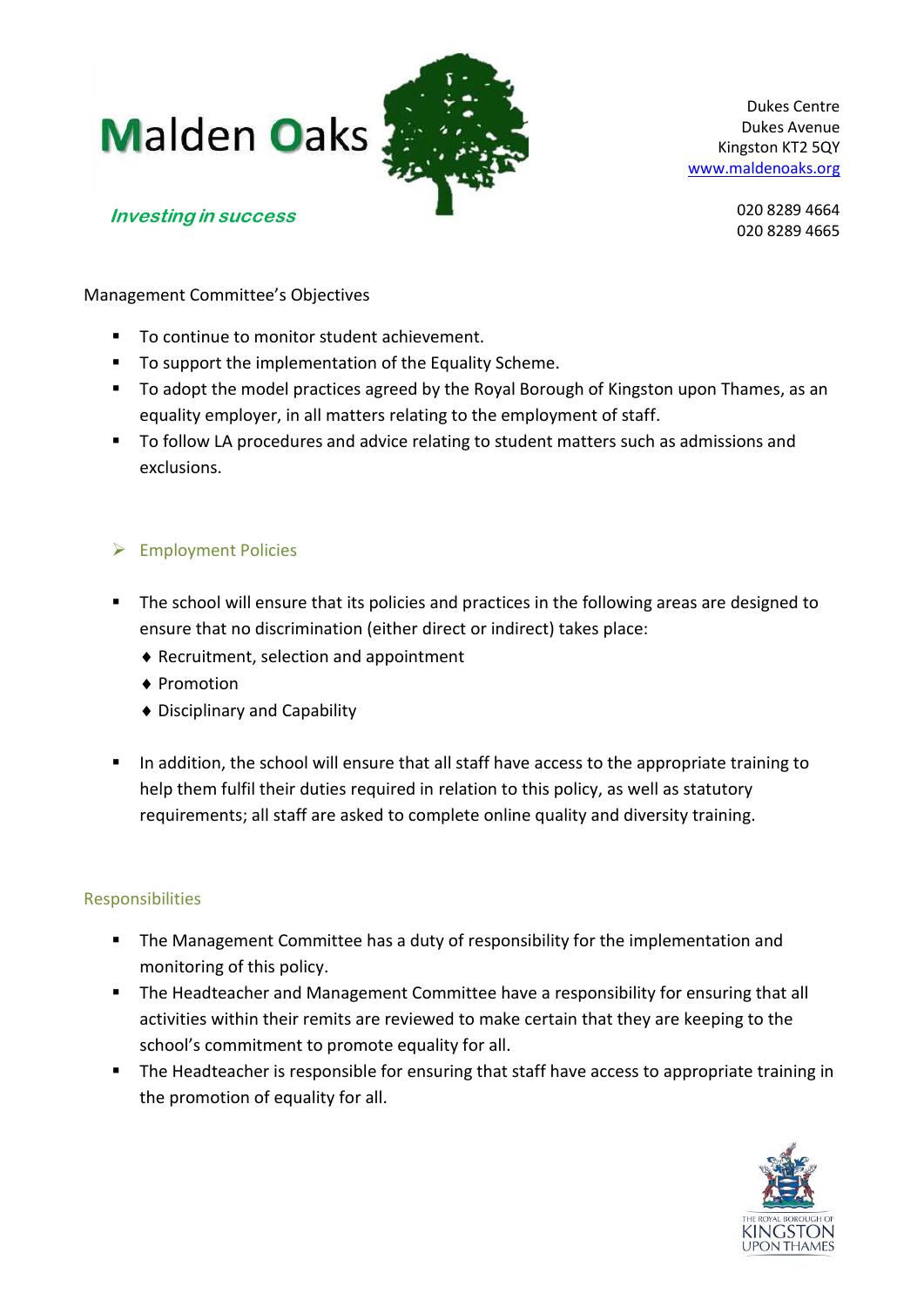

Dukes Centre Dukes Avenue Kingston KT2 5QY [www.maldenoaks.org](http://www.maldenoaks.org/)

> 020 8289 4664 020 8289 4665

# **Investing in success**

- **The subject leaders are responsible for making sure that their curriculum or aspect area is** developed in a culturally sensitive way which helps to promote equality, avoids stereotypes and helps to prepare students for life in our multi-faceted society.
- **The Management Committee is responsible for the annual review of employment practices** and policies.
- All staff and visitors have a duty to promote equality and challenge any form of discrimination (either direct or indirect), harassment or victimisation within the classroom and the wider school environment.

# **Appendix**

- 1. Legislation
- 2. Definitions
- 3. Equalities Checklist
- 4. Single Action Equality Plan

# **1. Legislation**

The requirements for equality and diversity are underpinned by law and by many provisions of human rights legislation. The legislation below applies to applicants and employees, students and Management Committee Members.

# **Disability Discrimination Act (2005)**

Disabled people may have physical, mental, or sensory, visible or non-visible impairment; this also includes long term medical needs. Disabled people have the right not to be discriminated against in employment or access to goods and services. A person has a disability if he or she has a physical or mental impairment which has a substantial long-term adverse effect on his or her ability to carry out normal day-to-day activities. Schools are required to plan strategically to increases access to education at school for disabled students. This planning duty applies to access to premises, the curriculum and to written information in alternative formats. The High Court has afforded DDA protection to all persons with cancers and clinically diagnosed behaviour conditions. The DDA has some implications for teachers who are, or become, disabled and it has some application to students in schools. Since September 2002,

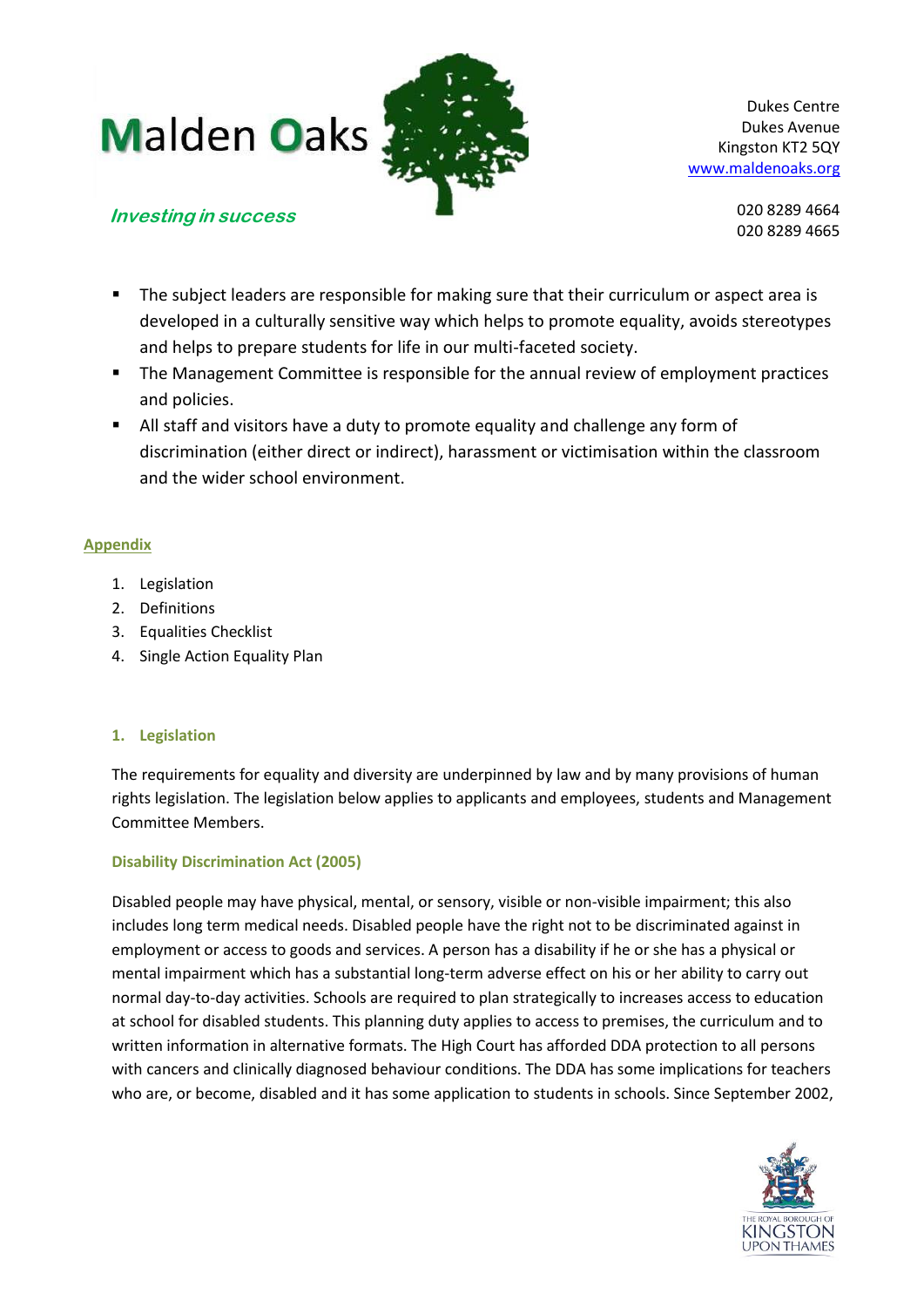

Dukes Centre Dukes Avenue Kingston KT2 5QY [www.maldenoaks.org](http://www.maldenoaks.org/)

> 020 8289 4664 020 8289 4665

# **Investing in success**

school Management Committees have been under a duty not to treat disabled students less favourably, without justification, than their non-disabled peers and to make reasonable adjustments to ensure that disabled students are not put at a substantial disadvantage compared to non-disabled students.

#### **Employment Equality – Sexual Orientation Regulations (2003)**

Sexual orientation means a sexual orientation towards persons of the same sex, persons of the opposite sex or persons of the same sex and of the opposite sex. In these regulations, references to discrimination falling within the grounds of sexual orientation or discrimination by way of victimisation and related expressions shall be construed accordingly, and references to harassment shall be construed in accordance with harassment on the grounds of sexual orientation.

#### **Employment Equality – Religion or Belief Regulations (2003)**

Religion or belief means any religion, religious belief, or similar philosophical belief. In these regulations, references to discrimination falling within the grounds of religion or belief or discrimination by way of victimisation and related expressions shall be construed accordingly, and references to harassment shall be construed in accordance with harassment on grounds of religion or belief.

#### **Employment Equality – Age (2006)**

In these regulations, references to discrimination falling within the grounds of age or discrimination by way of victimisation or instructions to discriminate shall be construed accordingly, and references to harassment shall be construed in accordance with harassment on grounds of age.

#### **Equality Act (2006)**

To eliminate discrimination on the grounds of religion or belief and sexual orientation (LGBT).

#### **Human Rights Act (1998)**

This contains a clear statement of everyone's rights under the European convention on Human Rights. For schools, it affects admissions, discipline, SEN, recruitment of staff and staff disciplinary procedures. A school must not discriminate against students applying for admission, existing students, and people applying for jobs or members of staff on the basis of sex, race, colour, nationality or ethnic or national origins.

#### **Sex Discrimination Act (1975)**

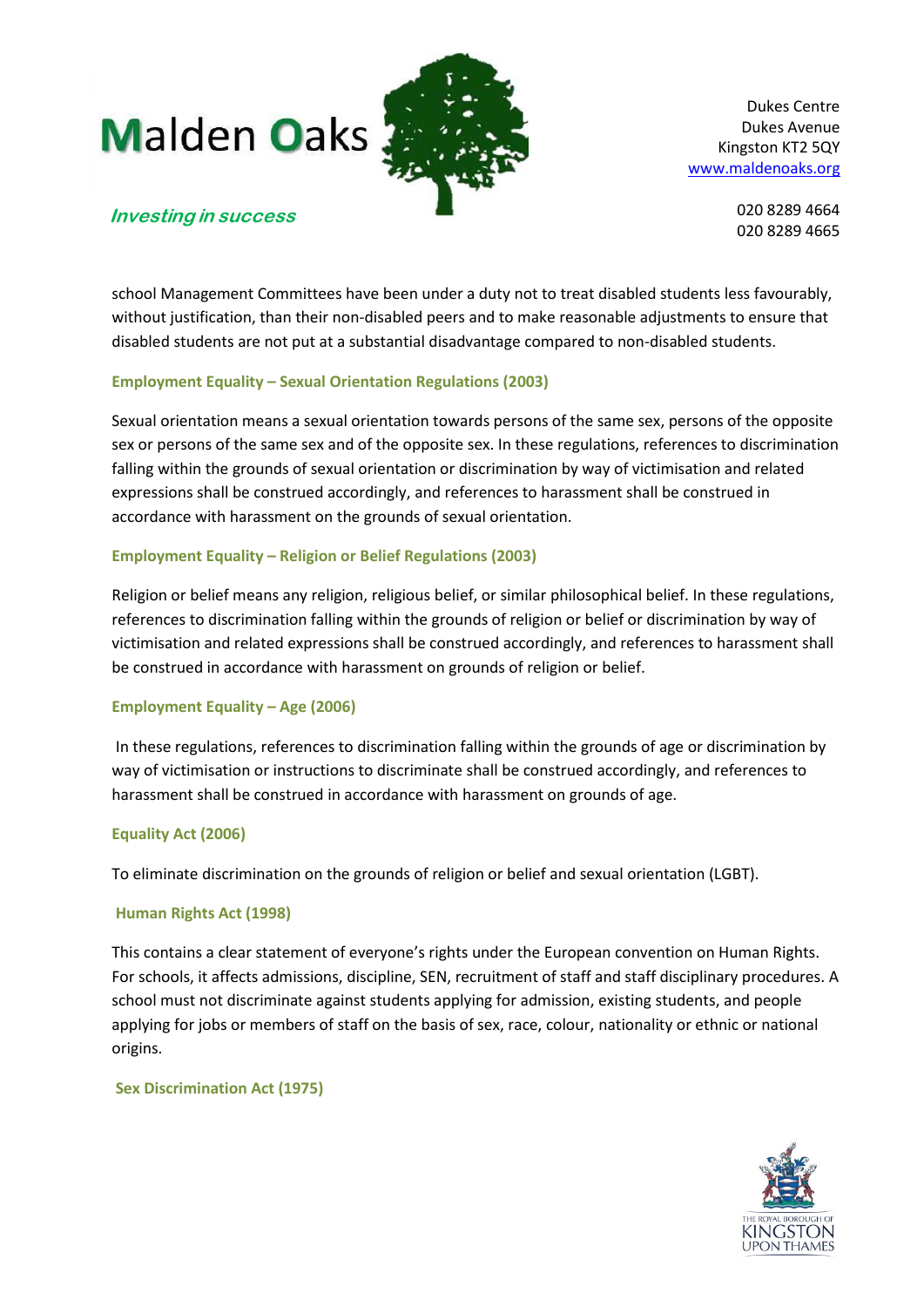

Dukes Centre Dukes Avenue Kingston KT2 5QY [www.maldenoaks.org](http://www.maldenoaks.org/)

> 020 8289 4664 020 8289 4665

# **Investing in success**

It is illegal to discriminate against a person on the grounds of his or her gender. Anybody, including children (or those acting on their behalf), may make a complaint under the SDA if they believe they are being discriminated against on the basis of gender. Discrimination need not be direct or intentional for a complaint to be made. If the indirect outcome of a policy is unfair to males or females, then a complaint of discrimination might be upheld by the courts. It would not be illegal, for example, to separate boys and girls for certain teaching purposes, but it would be deemed discriminatory if one gender had access to curricular opportunities or advantages that were denied to the other.

# **Sex Discrimination - Gender Reassignment Regulations (1999**)

Gender reassignment means a process which is undertaken under medical supervision for the purpose of reassigning a person's sex by changing physiological or other characteristics of sex, and includes any part of such a process. It is illegal to discriminate against a person on the grounds of his or her gender reassignment. Anybody may make a complaint if the believe they are being discriminated against or treated less favourably treated on the basis of gender reassignment. This act extend to those who intend to undergo, or are undergoing or has undergone gender reassignment.

# **Special Educational Needs and Disability Act (2015)**

Schools must not discriminate and should make reasonable adjustments and plan ahead for accessibility. Schools have a duty to be proactive about eliminating discrimination, promoting equality and encouraging participation of disabled people. This has strengthened the right of children with SEN to a place in a mainstream school. The school chosen by the parents/carers must be named in the Education Health and Care Plan (EHCP) unless it is unsuitable to the child's age, ability or SEN, or the placement would be incompatible with the efficient education of the other students in the school, or with the efficient use of resources.

#### **Race Relations Act (2000)**

It is illegal to discriminate against a person on the basis of colour, race, nationality or ethnic origins in employment, education, housing and the provision of goods, facilities and services. The LA has a statutory duty to promote race equality by encouraging a proactive rather than reactive approach. There should be good relations between students from different ethnic groups and there is clear evidence that all minority ethnic students and those from Traveller communities feel safe and free from racial conflict or tension. Anybody, including children (or those acting on their behalf), may complain formally under the RRA if the believe they are being discriminated against or receiving 'less favourable treatment' on these grounds. Again, discrimination need not be direct and intentional. If the indirect outcome of a

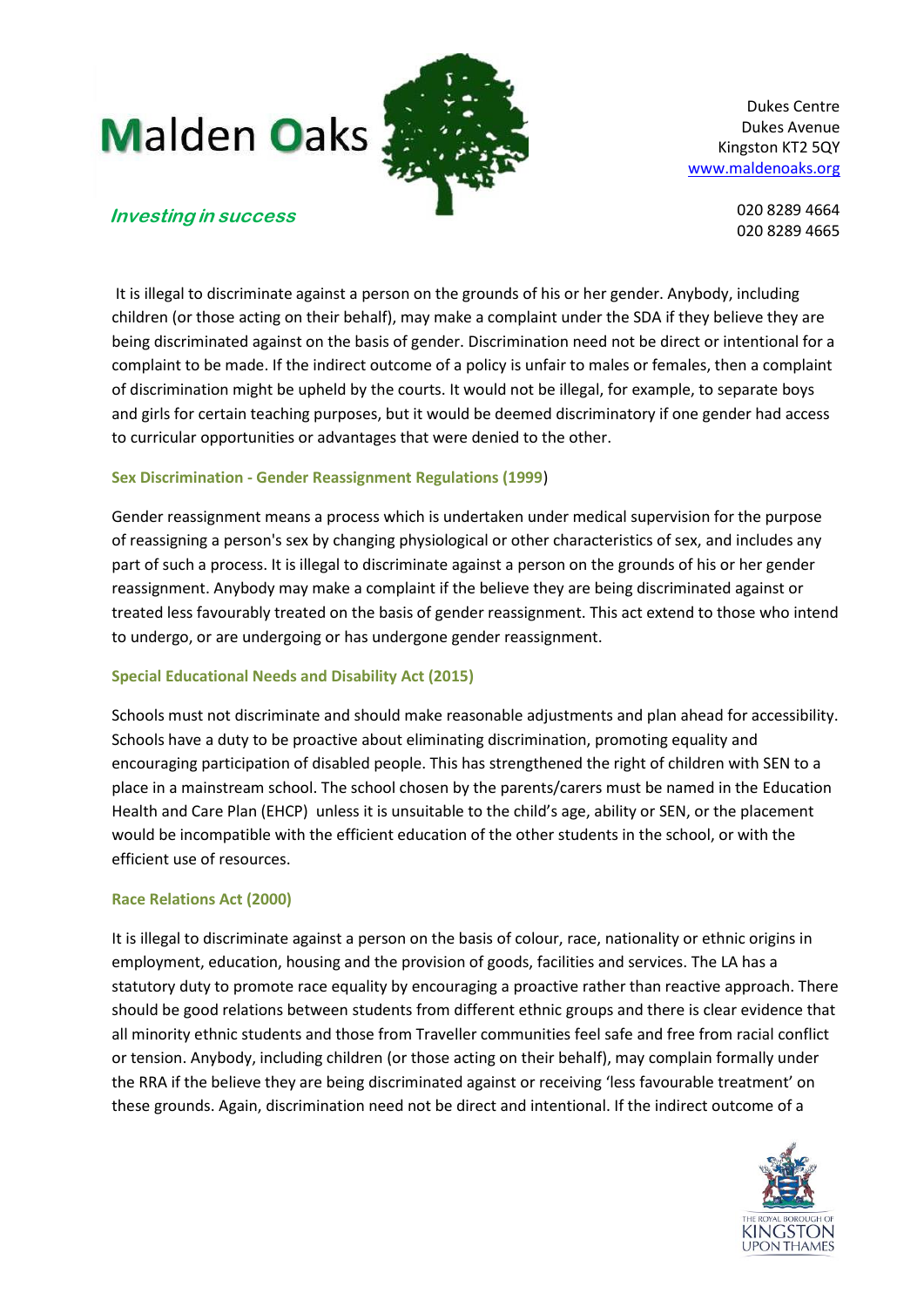

Dukes Centre Dukes Avenue Kingston KT2 5QY [www.maldenoaks.org](http://www.maldenoaks.org/)

> 020 8289 4664 020 8289 4665

# **Investing in success**

policy is that one group receives less favourable treatment that another, then a complaint of discrimination might be upheld by the courts. The law does, however, allow for particular measures to help designated groups who have defined needs, for example those whose first language is not English.

#### **2. Definitions of discrimination**

Direct discrimination Unlawful for all protected grounds except, in some circumstances, age and disability in schools. Direct Discrimination is when a person is treated less favourably than others in comparable circumstances because of a special characteristic such as sex, race or a disability. In the case of direct age discrimination, this is unlawful only if it cannot be objectively justified.

Indirect Discrimination In essence occurs when a provision, criterion or practice is applied equally to all but has a different impact on members of one or more protected groups, of which the complainant is one, and is placed at a disadvantage as a result. Indirect discrimination is unlawful unless it can be justified for reasons unrelated to the characteristic in question. (An example might be a physical strength test, which would discriminate against women, and which might be justified in relation to a job necessitating heavy lifting, but not in relation to teaching.)

Victimisation Treating a person less favourably because they have taken action in respect of discrimination, e.g. by bringing a complaint or giving evidence for a colleague – is also unlawful.

Harassment Unwanted conduct which violates a person's dignity or creates an intimidating, hostile, degrading, humiliating or offensive environment for them, on grounds of one of the relevant characteristics such as sex or race – is also unlawful in many of the situations covered by discrimination law.

# **Other information**

Ethnicity (social characteristics) A group that regards itself, or is regarded by others, as a distinct community by virtue of certain characteristics that will help to distinguish the group from the surrounding community. A long shared history, of which the group is conscious as distinguishing it from other groups, and the memory of which it keeps alive. A cultural tradition of its own, including family and social customs and manners, often but not necessarily associated with religious observance.

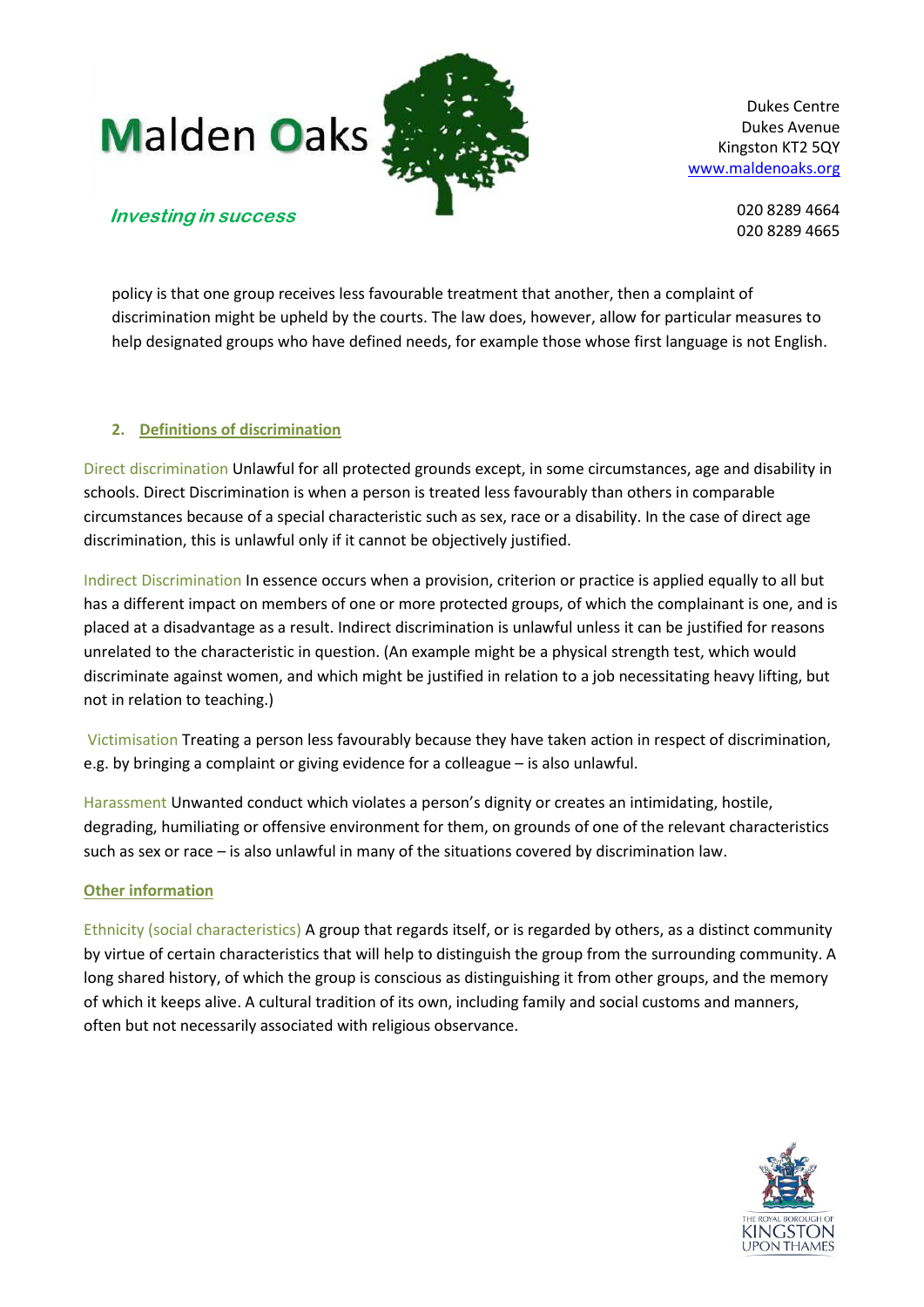



Dukes Centre Dukes Avenue Kingston KT2 5QY [www.maldenoaks.org](http://www.maldenoaks.org/)

020 8289 4664 020 8289 4665

# **Investing in success**

Ethnic minority An umbrella term, covering all the characteristics of a 'racial group' as well as the religious and cultural bonds that are seen as defining Muslims, Rastafarians and other group that may not have formal protection under the RRA

Race (physical characteristics) Differences in human physical stock regarded as categorising large numbers of individuals together. (Giddens, 1990). A group of people of common ancestry with distinguishing physical features such as skin colour. (Collins Dictionary)

#### **Refugees and asylum seekers**

RBK has an ongoing tradition of welcoming refugees and asylum seekers The main groups living in the Borough are from Iraq, Afghanistan and Sri Lanka, but there are also families from over 45 countries where is conflict or persecution.

Refugee Someone who has a well founded fear of being persecuted for reasons of race, religion, nationality, membership of a particular social group or political opinion and cannot expect protection in his or her own country. A refugee is someone who has been successful in the application for asylum.

Asylum seeker Someone who flees their home country and seeks refuge status in another country, possible because of war or human rights abuses, and then lodges an application of asylum with the UK Government. Unaccompanied minor An asylum seeking child under the age of 18 who is not cared for by their usual carers. In the event that there is no suitable adult to care for them, the responsibility rests with the Learning and Children's Services and the children are cared for under the provisions of the Children Act 1989.

# **Gypsy/Roma/Traveller**

Since 2003 Gypsy/Roma and Travellers of Irish heritage are two distinct ethnicity group categories within the School Census. These two groups are defined as follows:

Gypsy/Roma – This category includes students who identify themselves as Gypsies and or Romanies, and or Travellers, and or Traditional Travellers, and or Romanichals, and or Romanichal Gypsies and or Welsh Gypsies/Kaale, and or Scottish Travellers/Gypsies, and or Roma. It includes all children of a Gypsy/Roma ethnic background, irrespective of whether they are nomadic, semi-nomadic or living in static accommodation.

Traveller of Irish Heritage – A range of terminology is also used in relation to Travellers with an Irish heritage. These are either ascribed and or selfascribed and include: Minceir, Travellers, Travelling People, and Travellers of Irish heritage. Travellers of Irish heritage speak their own language known as Gammon,

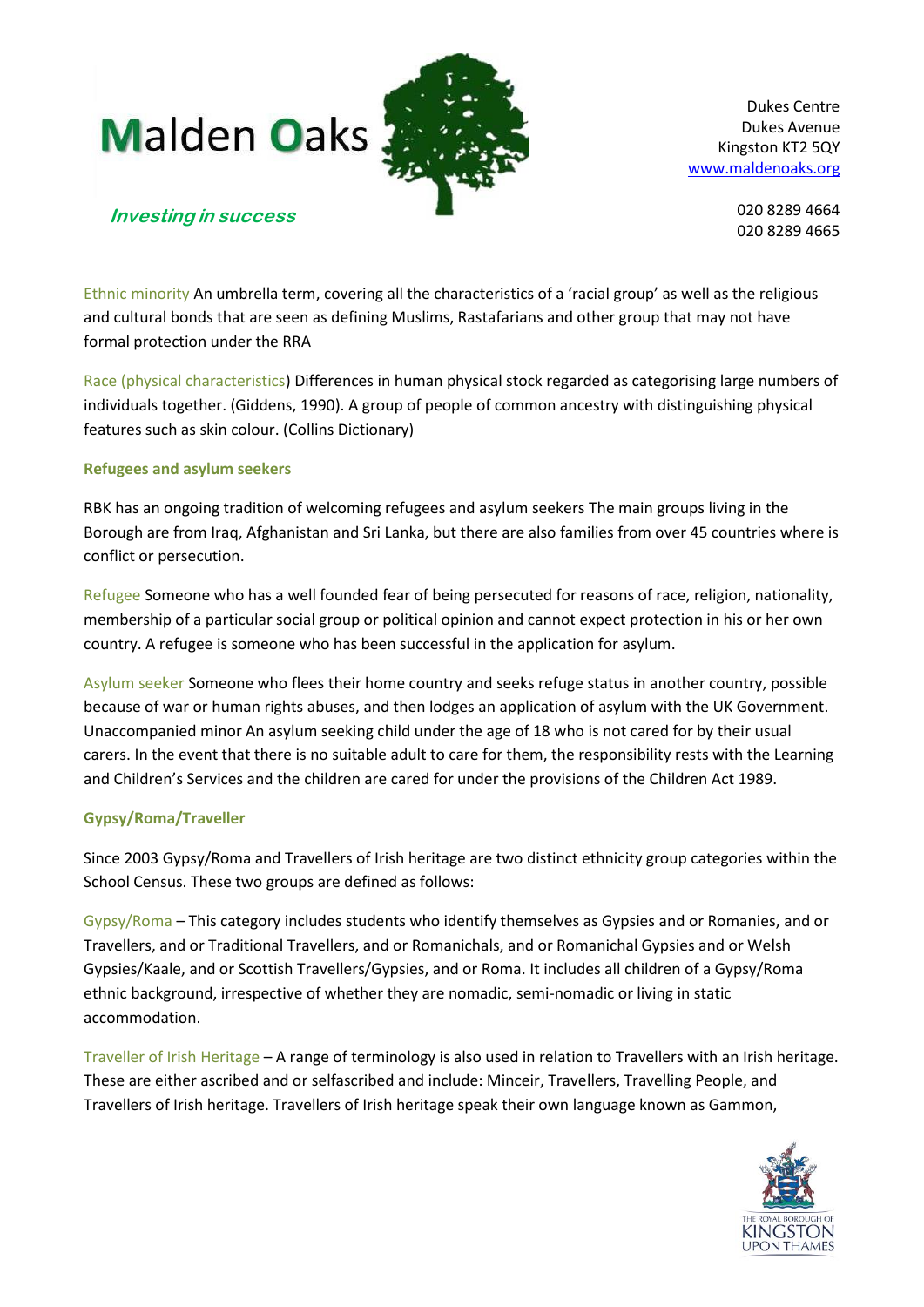

Dukes Centre Dukes Avenue Kingston KT2 5QY [www.maldenoaks.org](http://www.maldenoaks.org/)

> 020 8289 4664 020 8289 4665

# **Investing in success**

sometimes referred to as 'Cant' and which is a language with many Romani loan-words, but not thought to be a dialect of Romani itself. The School Census categorisation does not include Fairground (Showman's) children; the children travelling with circuses; or the children of New Travellers or those dwelling on the waterways unless, of course, their ethnicity status is either of that which is mentioned above.

# **3. Equalities Checklist for school staff and the Management Committee.**

- The school collects information on race, disability and gender with regards to both students and staff, e.g. students' achievement, attendance, exclusions and staff training
- This information is used to inform the policies, plans and strategies, lessons, additional support, training and activities the school provides
- **The Equality Policy and Plan and Objectives have been shaped by the views, input and** involvement of staff, parents, Management Committee Members, students and other stakeholders
- **The school publishes information to demonstrate purposeful action on the general duties**
- The school analyses students' achievement in terms of progress and standards for different groups and takes action when there trends or patterns indicate a need
- **The school sets Equality Objectives to improve outcomes for vulnerable students and monitors** progress on reaching these objectives
- A senior member of staff has responsibility for coordinating the implementation of the policy and monitoring outcomes
- The school ensures that all staff understand and implement the key requirements of the Equality Policy
- The school ensures that visitors to the school understand and follow the key requirements of the Equality Policy
- The curriculum includes opportunities for all students to understand and celebrate diversity and difference
- All groups of students are encouraged to participate in school life and make a positive contribution, e.g. through class assemblies and the school council
- The school monitors bullying and harassment of students in terms of difference and diversity (i.e. different groups) and takes action if there is a cause for concern
- Visual displays and multi-media resources reflect the diversity of the school community Minority ethnic, disabled and both male and female role models and those of vulnerable groups are promoted positively in lessons, displays, and tutor time discussions.